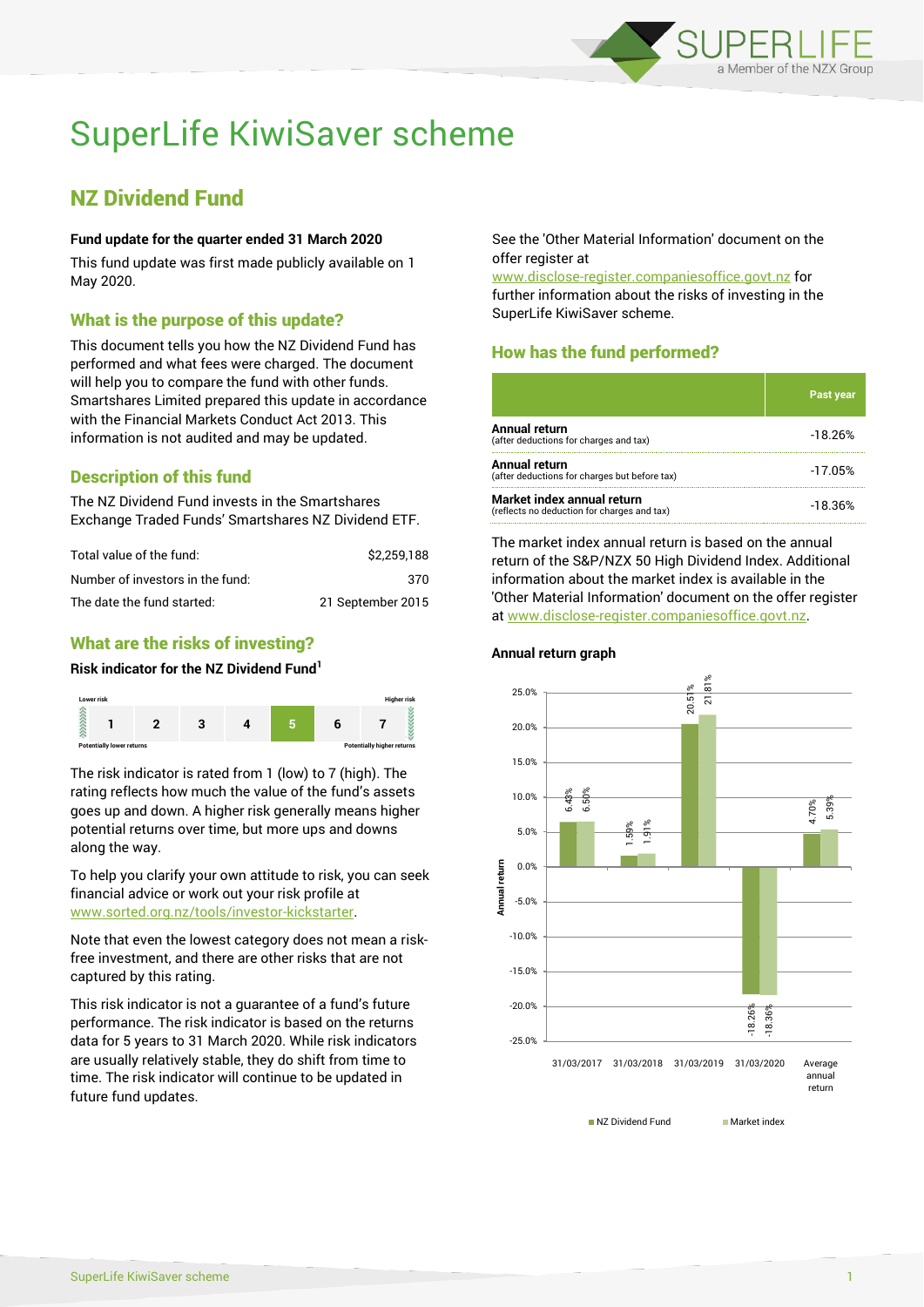

This shows the return after fund charges and tax for each year ending 31 March since the fund started. The last bar shows the average annual return since the fund started, up to 31 March 2020.

**Important:** This does not tell you how the fund will perform in the future.

Returns in this update are after tax at the highest prescribed investor rate (PIR) of tax for an individual New Zealand resident. Your tax may be lower.

#### What fees are investors charged?

Investors in the NZ Dividend Fund are charged fund charges. In the year to 31 March 2020 these were:

|                                                    | % per annum of fund's<br>net asset value |  |
|----------------------------------------------------|------------------------------------------|--|
| <b>Total fund charges</b>                          | 0.59%                                    |  |
| Which are made up of:                              |                                          |  |
| <b>Total management and administration charges</b> | 0.59%                                    |  |
| Including:                                         |                                          |  |
| Manager's basic fee                                | 0.55%                                    |  |
| Other management and<br>administration charges     | በ በ4%                                    |  |
| Other charges                                      | Dollar amount per investor               |  |
| Administration fee                                 | \$30 per annum                           |  |

Investors may also be charged individual action fees for specific actions or decisions (for example, if an investor has a financial adviser and has agreed to pay a fee to the adviser for providing financial advice). See the Product Disclosure Statement for the SuperLife KiwiSaver scheme for more information about those fees.

Small differences in fees and charges can have a big impact on your investment over the long term.

GST is included in the fund charges set out above.

#### Example of how this applies to an investor

Jess had \$10,000 in the fund and did not make any further contributions. At the end of the year, Jess incurred a loss after fund charges were deducted of -\$1,826 (that is - 18.26% of her initial \$10,000). Jess paid other charges of \$30. This gives Jess a total loss after tax of -\$1,856 for the year.

#### What does the fund invest in?

#### **Actual investment mix**

This shows the types of assets that the fund invests in.



#### **Target investment mix**

This shows the mix of assets that the fund generally intends to invest in.

| <b>Asset Category</b>        | <b>Target asset mix</b> |
|------------------------------|-------------------------|
| Cash and cash equivalents    | 1.00%                   |
| New Zealand fixed interest   |                         |
| International fixed interest |                         |
| Australasian equities        | 99.00%                  |
| International equities       |                         |
| Listed property              |                         |
| Unlisted property            |                         |
| Commodities                  |                         |
| Other                        |                         |